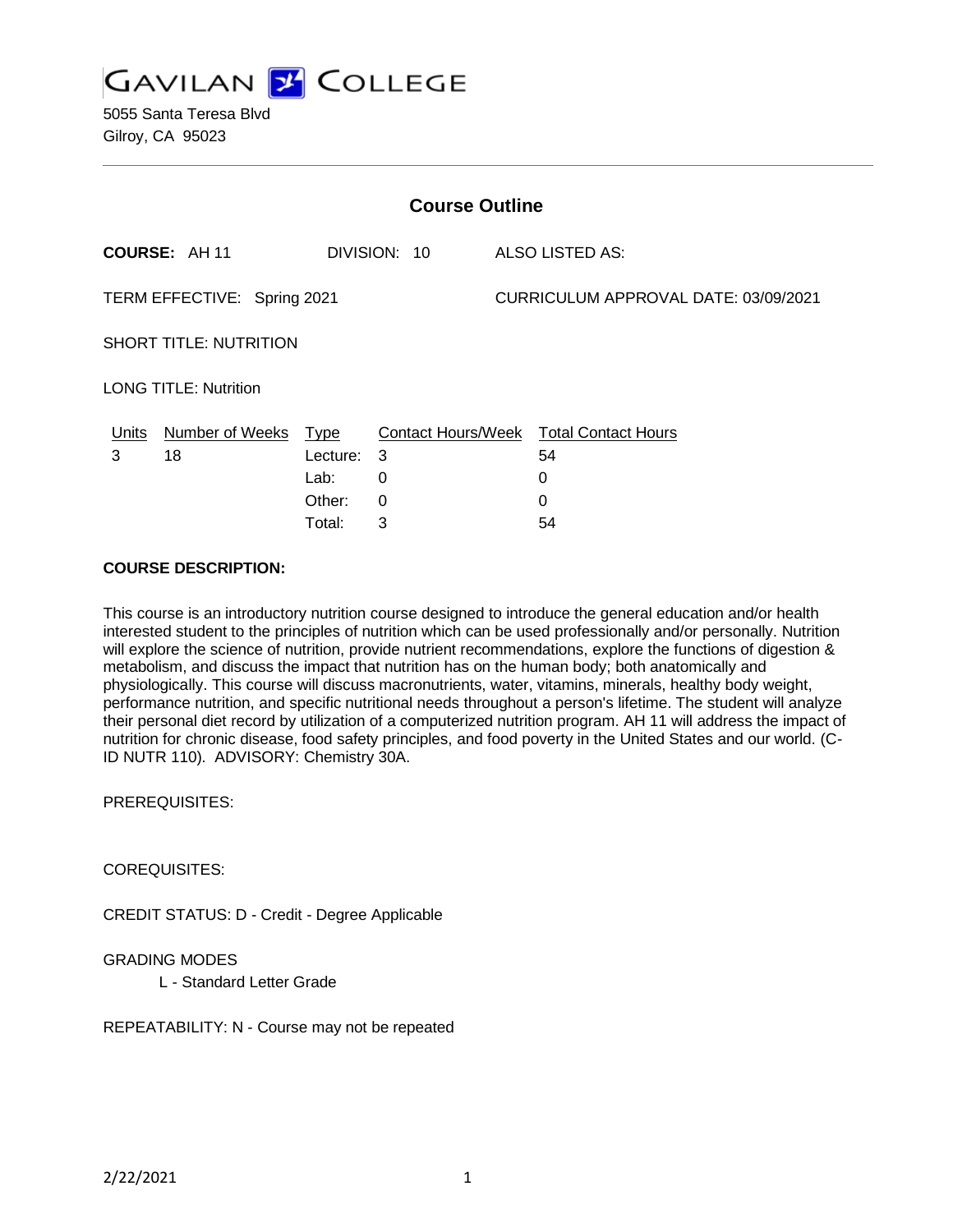SCHEDULE TYPES:

- 02 Lecture and/or discussion
- 05 Hybrid
- 71 Dist. Ed Internet Simultaneous
- 72 Dist. Ed Internet Delayed

### **STUDENT LEARNING OUTCOMES:**

By the end of this course, a student should:

1. Apply nutrition principles & current dietary guidelines to analyze a personal diet record via a computer database.

2. Identify function and sources of nutrients to apply dietary guidelines and current nutrition recommendations, with a focus on accurate and reliable nutrition resources.

3. Demonstrate basic knowledge of nutrient digestion, absorption, & metabolism with an emphasis on the relationship between nutrition and health.

4. Differentiate among food habits and practices related to traditional foods and preparation techniques in selected cultures or religions.

### **CONTENT, STUDENT PERFORMANCE OBJECTIVES, OUT-OF-CLASS ASSIGNMENTS**

Curriculum Approval Date: 03/09/2021

3 Introduction

Food Choices and Human Health: 1-2 sentence description on each title.

- Discuss the 6 classes of nutrients; concept of nutrient density; assess reliable nutrition resources & information.

3 Nutrition Tools: Standards & Guidelines

- Address Dietary Guidelines & Dietary Reference Values; explore food labels; define phytochemical & the potential health benefits.

3 The Remarkable Body

- Summarize body fluid circulation, digestion, metabolism, & excretory functions; discuss the effects of moderate vs heavy drinking.

3 The Carbohydrates: Sugar, Starch, Glycogen, and Fiber

- Discuss the importance of carbohydrates in the diet; conversion of carbohydrates to glucose; difference between type 1 & 2 diabetes & hypoglycemia.

3 The Lipids: Fats, Oils, Phospholipids, and Sterols

- Body functions, storage, & use of lipids; link of dietary lipids to blood lipoproteins; hydrogenation & health effects; discuss essential fatty acids.

3 The Protein & Amino Acids

- Discuss proteins & amino acids functions in the body; recommended daily protein intake needs; advantages vs disadvantages of vegetarian diet vs meat eater's diet.

3 The Vitamins

- Distinguish between fat vs water-soluble vitamins; recommended intake, function, food sources, and symptoms of toxicity & deficiency of the vitamins.

- 3 Midterm
- 3 Water & Minerals

- Importance & functions of water; fluid & electrolyte and acid & base balance concepts in relation to the human body; 7 major mineral & 9 trace minerals- recommended intake, function, food sources, and symptoms of toxicity & deficiency.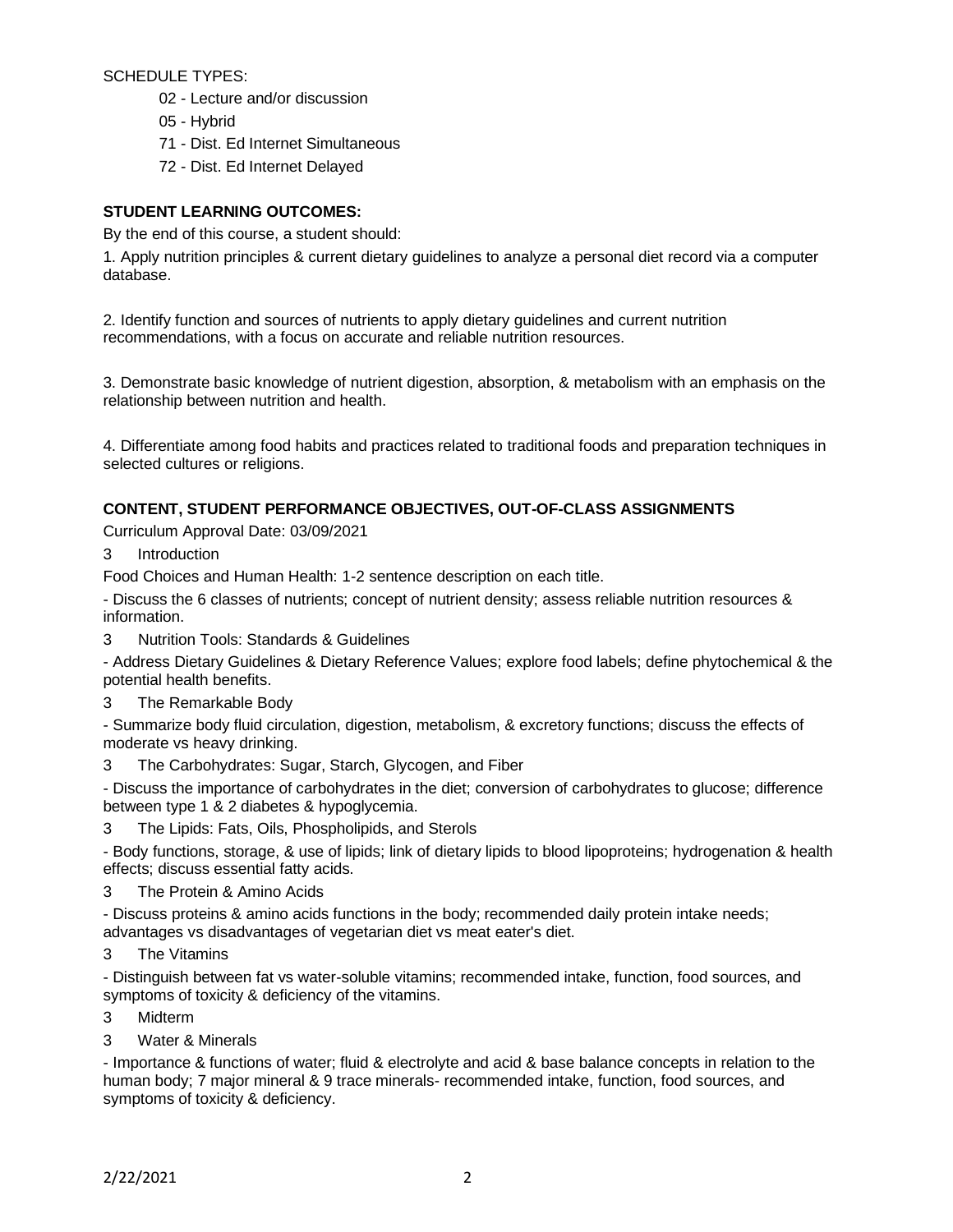### 3 Energy Balance

- Health risks of underweight vs overweight persons; metabolic events occur with energy deficit vs surplus; healthy body weight; risk factors associated with eating disorders and obesity.

3 Performance Nutrition

- Physical fitness benefits; importance of specific nutrients for athletes; optimal diet to support physical performance.

3 Nutrition & Chronic Diseases

- Identify the relationship between risk factors & chronic diseases; causes, risk factors, & managements of cardiovascular disease & diabetes.

3 Food Safety

- Discuss microbial food-borne illness & prevention methods; common food-borne illnesses among certain food categories; advantages/disadvantages of organic vs conventional foods.

3 Food Technology

- Natural toxins, pesticide residues, and contaminants in foods; food safety practices; advantages/disadvantages of genetic engineered foods.

3 Life Cycle Nutrition: Mother and Infant

- Nutrition importance before and after pregnancy & during lactation; evidence against alcohol during pregnancy; challenges associated with childhood obesity.

3 Child, Teen, and Older Adult

- Nutrient needs during early & middle childhood, adolescents, & during aging; nutrient drug interactions; challenges with regularly eating along.

Hunger and the Future of Food

- Discuss food insecurity in the United States; extent of poverty & starvation in the world; world food supply & the steps to ensure a sustainable food supply.

3 Final Exam

## **METHODS OF INSTRUCTION:**

Lecture, group discussion, class participation, written assignments, exams, quizzes, & applicable videos.

## **OUT OF CLASS ASSIGNMENTS**

Required Outside Hours: 108 Assignment Description: ASSIGNMENTS: Diet Analysis Project:

1. Required.

2. Purpose: this provides the student an introspective opportunity for self-reflection & self-awareness

via a 3 day diet recall. The student details their 3 day diet intake of all meals via a nutrition program which tracks their nutritional values. The student then enters their data into a table to see where their 3 day intake compares to recommended daily nutrient values and summarize their findings.

3. Format: must be typed. See guidelines & grading rubric in Diet Analysis Project.

4. Grading: This project is worth a maximum of 40 points.

Class Participation Assignments:

1. Required.

2. Purpose: The class discussion is designed to highlight nutrition topics which we are currently learning in lecture.

3. Grading: These assignments are due on the dates specified in the course syllabus. The student can earn a maximum of 10 points per each completed assignment. No late assignment will be accepted past the due date. Nutrition Food Label Assignment: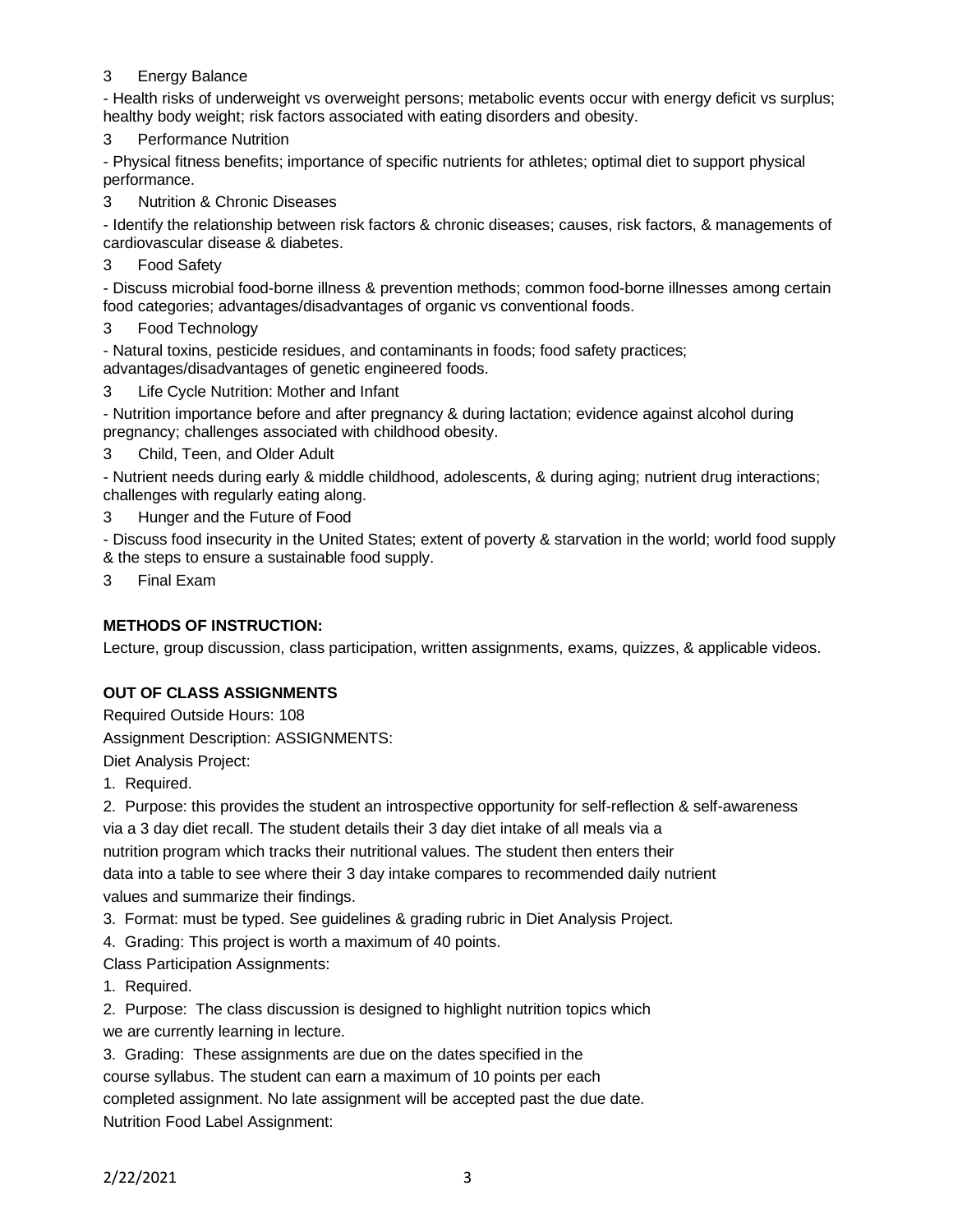1. Required.

2. Purpose: have students apply nutritional knowledge while deciphering food products in hopes to make better nutritional food choices.

3. Instructions: The student will choose 2 different food products to compare nutritional values based on their nutritional fact labels. They will compare the 2 food products by filling out a table and answer some summary questions.

4. Format: Typed. To include images of 2 nutrition food labels, completed table and summary questions.

5. Grading: This project is worth a maximum of 20 points.

# **METHODS OF EVALUATION:**

Writing assignments

Percent of total grade: 30.00 %

30-40% Class discussions/participation including: discussion topics & small/large class discussion

Problem-solving assignments

Percent of total grade: 30.00 %

30-40% Individual Assignments including: Personal Dietary Analysis Project- utilizes computerized software to complete personal dietary analysis. Nutrition Food Label Assignment Discussion Topics/Class Participation

Objective examinations

Percent of total grade: 40.00 %

40-50% Objective examinations & quizzes: Multiple choice/Select All that Apply True/false Matching items Completion Short answer/Essay

### **REPRESENTATIVE TEXTBOOKS:**

Sizer and Whitney. Nutrition Concepts and Controversies. Cengage,2020. ISBN: ISBN: 9781337906371 Reading Level of Text, Grade: 13th grade